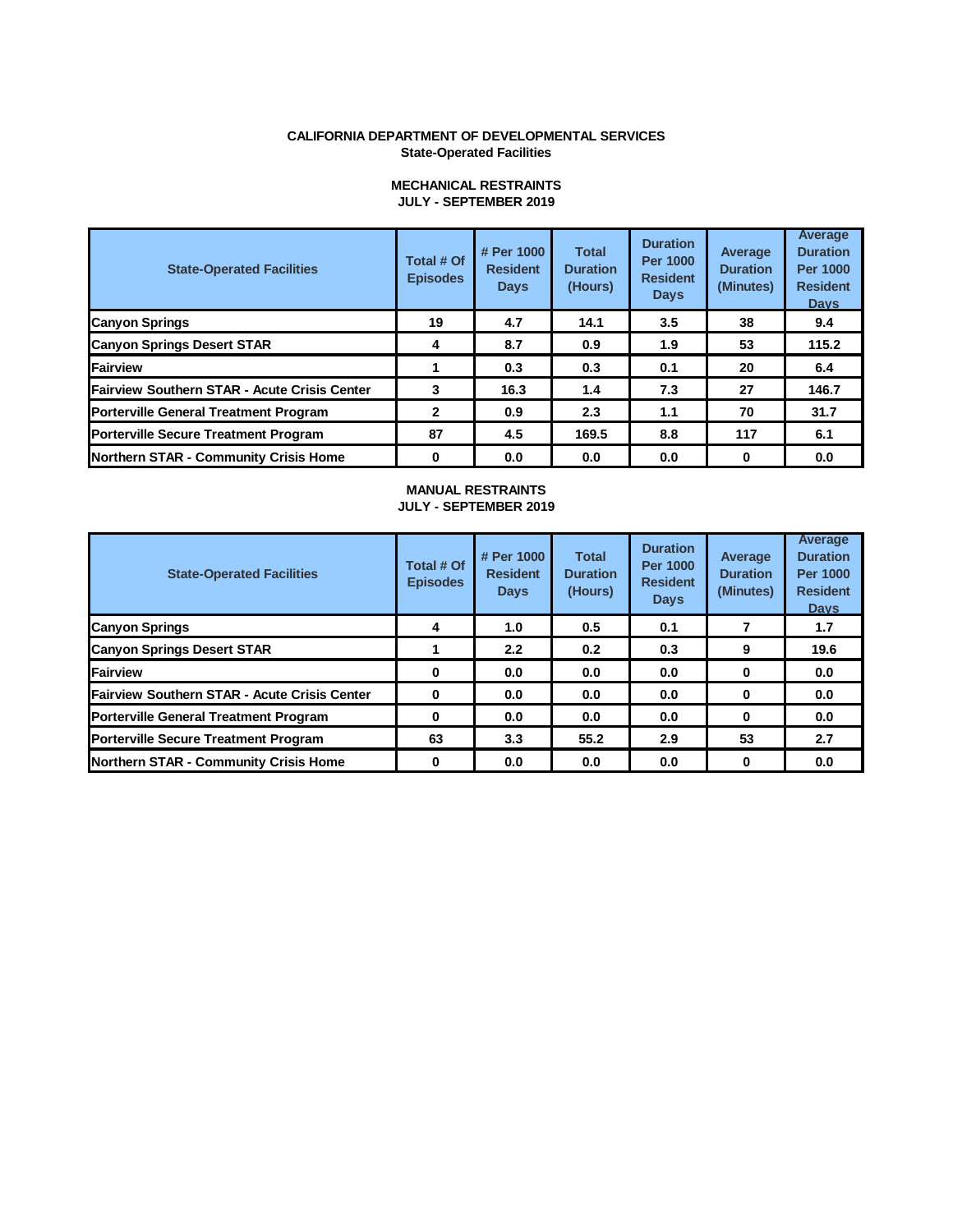## **CALIFORNIA DEPARTMENT OF DEVELOPMENTAL SERVICES State-Operated Facilities**

| <b>State-Operated Facilities</b>             | <b>STAT</b><br><b>Medications</b> | <b>STAT Medications</b><br>Per 1000 Resident<br><b>Days</b> |
|----------------------------------------------|-----------------------------------|-------------------------------------------------------------|
| <b>Canyon Springs</b>                        |                                   | 0.0                                                         |
| <b>Canyon Springs Desert STAR</b>            |                                   | 0.0                                                         |
| Fairview                                     |                                   | 0.0                                                         |
| Fairview Southern STAR - Acute Crisis Center | 6                                 | 32.6                                                        |
| <b>Porterville General Treatment Program</b> | $\Omega$                          | 0.0                                                         |
| <b>Porterville Secure Treatment Program</b>  | 28                                | 1.4                                                         |
| <b>Northern STAR - Community Crisis Home</b> | 0                                 | 0.0                                                         |

# **STAT MEDICATIONS JULY - SEPTEMBER 2019**

**SECLUSION JULY - SEPTEMBER 2019** 

## **SECLUSION IS NOT AN APPROVED OR AUTHORIZED METHOD WITHIN THE DEVELOPMENTAL CENTER SYSTEM**

**No incidents of seclusion occurred during this Quarter.**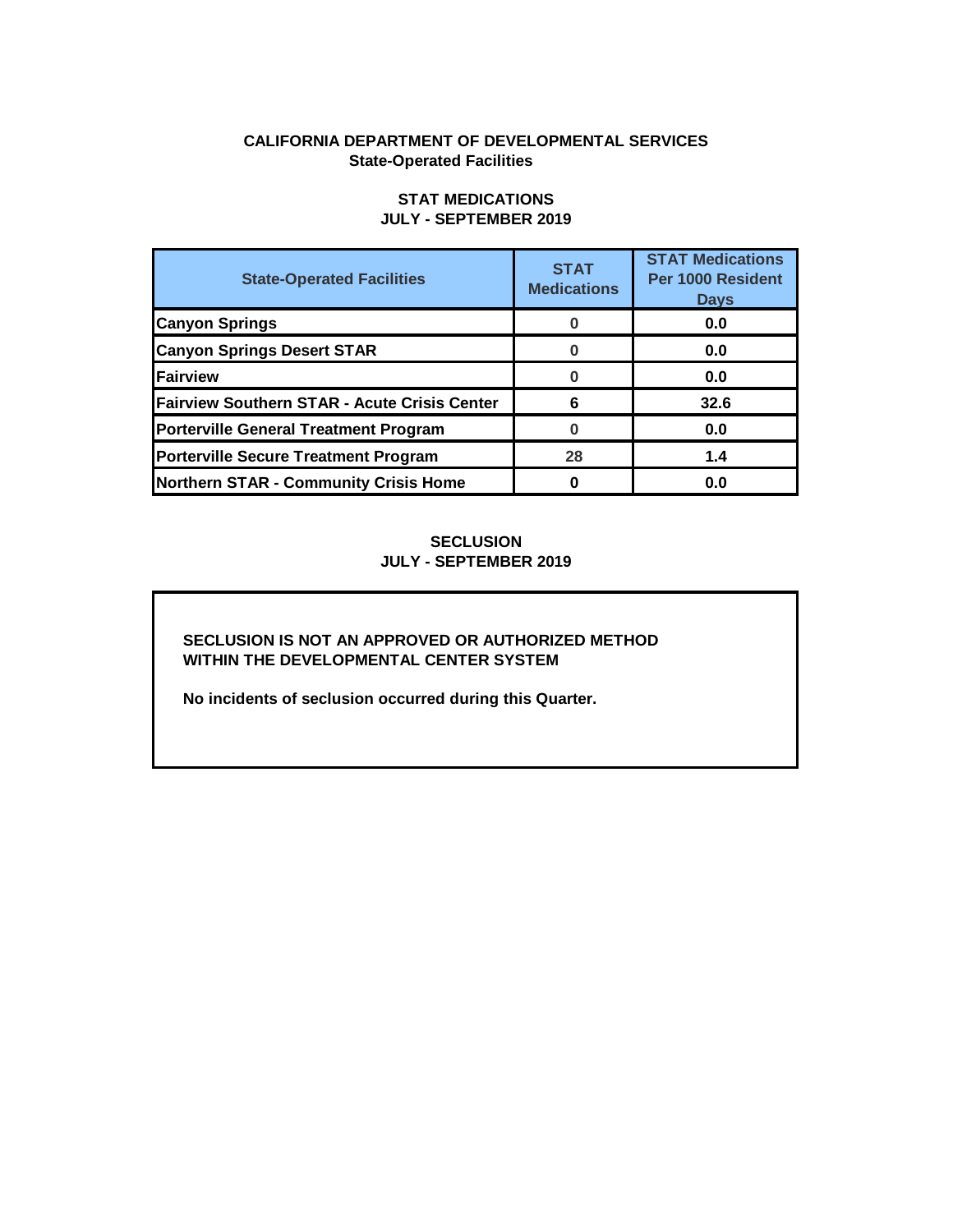## **CALIFORNIA DEPARTMENT OF DEVELOPMENTAL SERVICES State-Operated Facilities**

# **State-Operated Facilities Restraint-Related Resident Serious Injuries Restraint-Related Staff Serious Injuries Canyon Springs 1 0 0 1 0 0 0 Canyon Springs Desert STAR 0** 0 **0** 0 0 0 **Fairview 0 0**  Fairview Southern STAR - Acute Crisis Center **0** 0 0 0 0 **Porterville General Treatment Program**  0 0 0 0 0 **Porterville Secure Treatment Program**  0 0 0 0 0 0 **Northern STAR - Community Crisis Home 0 0**

## **RESTRAINT-RELATED INJURIES JULY - SEPTEMBER 2019**

## **RESTRAINT-RELATED DEATHS JULY - SEPTEMBER 2019**

| <b>State-Operated Facilities</b>                    | <b>Restraint-Related Deaths</b> |
|-----------------------------------------------------|---------------------------------|
| <b>Canyon Springs</b>                               |                                 |
| <b>Canyon Springs Desert STAR</b>                   |                                 |
| <b>IFairview</b>                                    |                                 |
| <b>Fairview Southern STAR - Acute Crisis Center</b> |                                 |
| <b>Porterville General Treatment Program</b>        |                                 |
| <b>Porterville Secure Treatment Program</b>         |                                 |
| <b>Northern STAR - Community Crisis Home</b>        |                                 |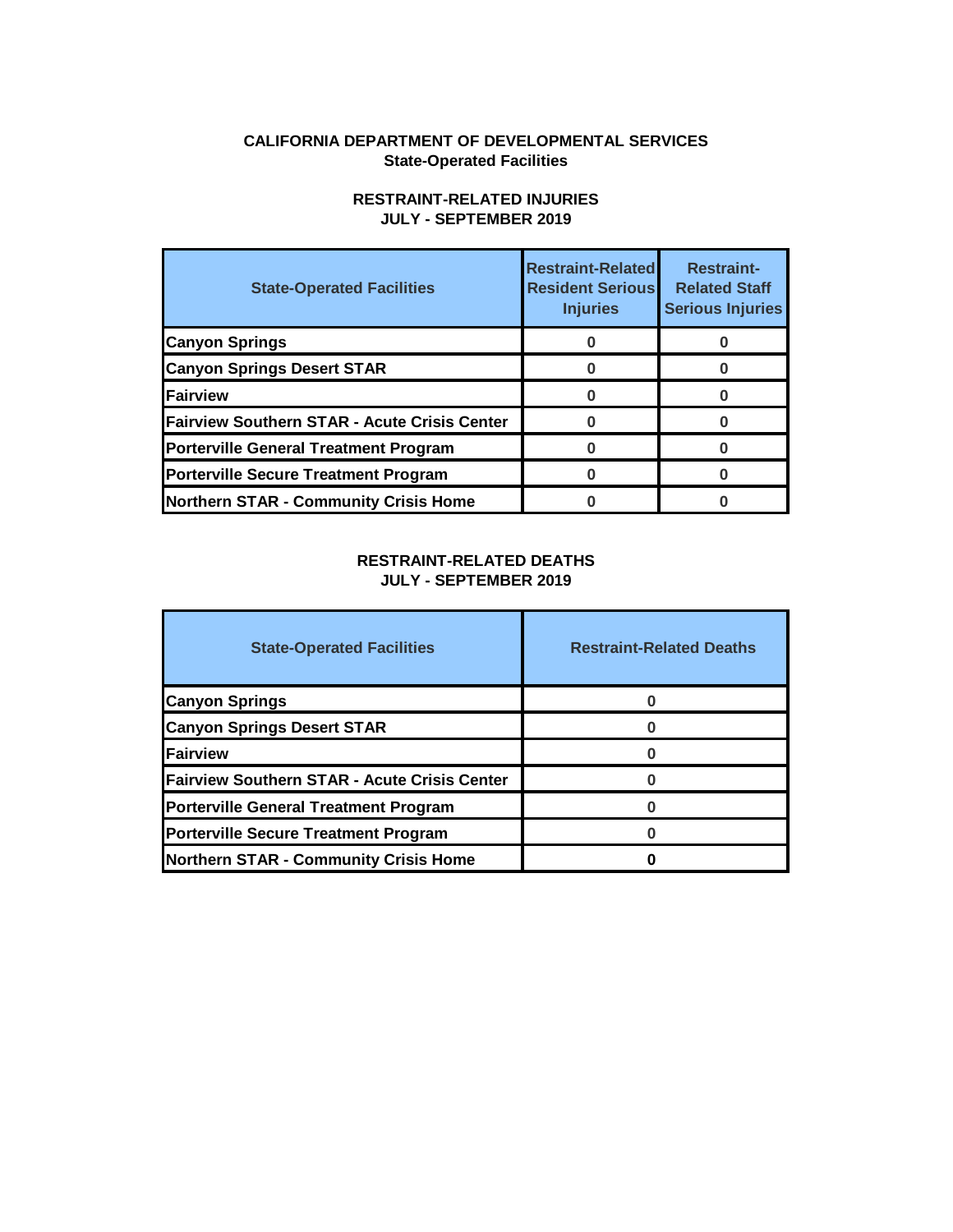# **California Department of Developmental Services State-Operated Facilities Restraint Data Definitions**

**Behavioral restraint:** "Mechanical restraint" or "manual/physical restraint" used as an intervention when a person presents an immediate danger to self or others. It does not include restraints used for medical purposes, including, but not limited to, securing an intravenous needle or immobilizing a person for a surgical procedure, or postural restraints, or devices used to prevent injury or to improve a person's mobility and independent functioning rather than to restrict movement.

 staff, to restrict freedom of movement of a person's body, used as a behavioral **Manual/Physical restraint**: The data in this report reflect the use of a manual hold (other than "containment"), achieved by direct bodily contact between resident and restraint. Manual/physical restraint does not include briefly holding a person without undue force in order to calm or comfort, or physical contact intended to gently assist a person in performing tasks or to guide or assist a person from one area to another.

**Containment:** A brief physical restraint of a person for the purpose of effectively gaining quick control of a person who is aggressive or agitated or who is a danger to self or others.

**Mechanical restraint:** The data in this report reflect the use of a mechanical device, material, or equipment attached or adjacent to the person's body that he or she cannot easily remove and that restricts the freedom of movement of a person's body, used as a behavioral restraint. The mechanical restraint data presented in this report do not include continuous, non-contingent devices, such as helmets or gloves, sometimes used to prevent injury from severe self-injurious behavior.

 preservation of life or the prevention of serious bodily harm to self or others, when staff **STAT Medication:** The data in this report reflect administrations of emergency psychotropic medication used to control behavior, and immediately necessary for the judge the person's behavior to be impossible to control with elements of an existing behavior plan, and impossible to subdue with less restrictive approaches.

 **Seclusion:** Involuntary confinement of a resident alone in a locked room contingent upon challenging behavior. "Seclusion" does not include a "timeout," as defined in regulations relating to facilities operated by the State Department of Developmental Services.

**Serious injury:** Any significant impairment of the physical condition as determined by qualified medical personnel, and includes, but is not limited to, burns, lacerations, bone fractures, substantial hematoma, or injuries to internal organs.